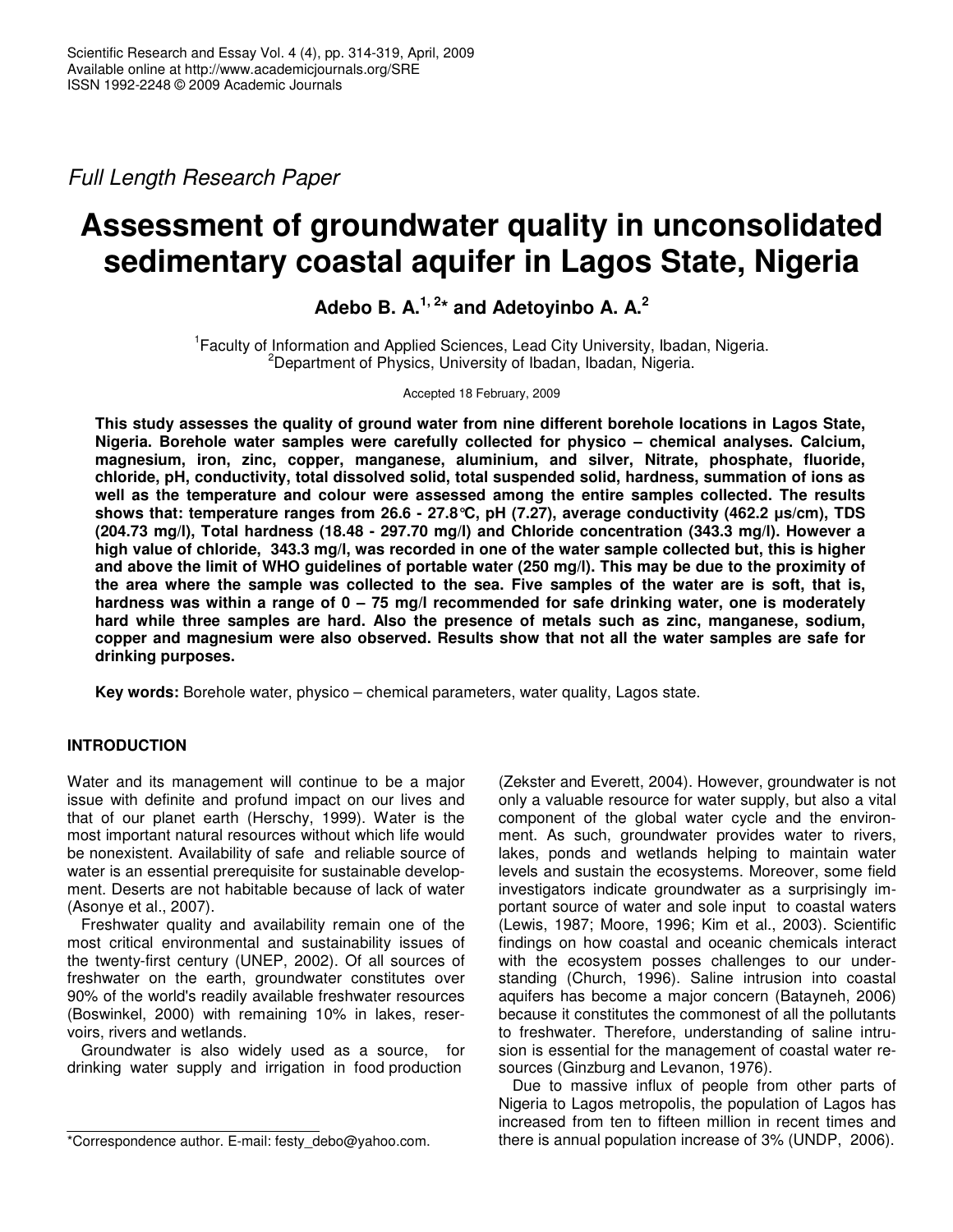Therefeore, there is an increase in the demand of water resulting in concomitant acute water shortage to meet the daily water consumption needs of the people. Most of the residents have resorted to depend on borehole water both for domestic and industrial usage (Adepelumi et al., 2008). The aim of this research is to compare the values obtained for the above stated hydro chemical parameters with W.H.O. standard values in order to determine the palatability or otherwise of borehole water for domestic purposes in Lagos, Nigeria.

### **METHODOLOGY**

The methods employed for this study are sampling and laboratory analysis. A detailed field sampling exercise was carried out, while laboratory analyses of the water samples were carried out at Dana's water laboratory, Ibadan.

Samples used for determination of metals, physical properties,  $SO_4^2$  and  $NO_3$  were collected in plastic bottles. Samples for  $NO_3$ ,  $SO_4^2$  and  $PO_4^3$  were refrigerated and analyzed within 24 h. All plastics and glass wares utilized were pre-washed with detergent water solution, rinsed with tap water and soaked for 48 h in 50%  $HNO<sub>3</sub>$ , then rinsed thoroughly with distilled deionized water. They were then air-dried in a dust free environment.

#### **Sample collection**

Water samples were procured from Nine Boreholes in different locations in Lagos State at different distances away from the Ocean and Lagoon. The samples were collected in sterilized white plastic containers. Samples used for determination of the quality assurance measure taken in carrying out the analysis was the "multiplicity of samples" approach. With all obtained results only very little variation was observed. This implies that the analysis was honestly carried out by the laboratory technologist. Metals, physical properties,  $SO_4^2$  and  $NO_3$  were collected in plastic bottles.

## **Water analysis**

Water quality parameters analyzed are physical properties such as: pH, colour, temperature, conductivity, total suspended solids (TSS), total dissolved solids (TDS), and hardness. Chemical parameters such as: sodium (Na), calcium (Ca), magnesium (Mg<sup>2+</sup>), iron (Fe<sup>2+</sup>), manganese (Mn<sup>+</sup>), aluminium (Al<sup>3+</sup>), zinc (Zn<sup>2+</sup>), silver (Ag<sup>+</sup>), copper  $(Cu^{2+})$ , chloride  $(Cl)$ , fluoride  $(F)$ , nitrate  $(NO_3)$ , sulphate  $(SO_4^2)$ and phosphate  $(PO<sub>4</sub><sup>3</sup>)$  were also analysed from each sample.

pH was analyzed using a pH meter. Cations were analyzed using an atomic absorption spectrophotometer (Perkin – Elemer AAS3110), while anions were analyzed using the colorimetric method with UV, spectrophotometer (WPAS110). Total dissolved solids (TDS) were analyzed using the gravimetric method (Ofoma et al., 2005).

## **RESULTS**

The temperature ranges between 26.6 and 27.8. The pH of all samples taken range between 6.04 - 8.45.

For save drinking water, the highest desirable level is 7 – 8.5 (WHO, 1984; Range values of physical-chemical parameters standards for drinking water). However samples 1 to 4, namely Omole, Yaba, Magodo and

Igando borehole samples fall below the 7.0 desir-able pH level. They also fall below the highest permi-ssible range 6.5 – 9.2 (WHO, 1984).

Sample 1, that is borehole water sample from Omole has the least conductivity while sample 7, that is borehole water sample from Eti-Osa has the highest conductivity of 1511.00  $\mu$ s/cm. The least Total disolved solids (TDS) was observed in sample 1 (14.7 mg/l) while the highest TDS was observed in sample 7, that is Eti Osa (751 mg/l). The average TDS was 204.73 mg/l.

The chloride concentration is lowest in sample collected from sample 1 and 2 (that is omole and Yaba). This value was 15.84 mg/l. The highest chloride concentration of 343.20 mg/l was observed in sample 7, that is Eti Osa and the average chloride concentration in all the borehole samples 81.89 mg/l. Total hardness varies between 18.58 and 297 mg/l. 33.33% of the water samples are hard, about 55.55% are soft, while 11.11% are moderately hard.

## **DISCUSSIONS**

The temperature ranges between 26.6 and 27.8. The pH of all samples taken range between 6.04 - 8.45

For save drinking water, the highest desirable level is 7 – 8.5 [Range values of physical-chemical parameters (WHO, 1984) Standards for drinking water]. However samples 1 to 4, namely Omole (Sp1), Yaba (Sp2), Magodo (Sp3) and Igando (Sp4) borehole samples fall below the 7.0 desirable pH level. They also fall below the highest permissible range 6.5 – 9.2 (WHO, 1984).

Sample 1, that is borehole water sample from Omole has the least conductivity (Sp1) while sample 7, that is borehole water sample from Eti-Osa has the highest conductivity of  $1511.00 \mu s/cm$ . The least Total disolved solids (TDS) was observed in sample 1 (14.7 mg/l) while the highest TDS was observed in sample 7, that is Eti Osa (751 mg/l). The average TDS was 204.73 mg/l.

The chloride concentration is lowest in sample 1 and 2 (that is omole and Yaba). This value was 15.84 mg/l. The highest chloride concentration of 343.20mg/l was observed in sample 7, that is Eti Osa and the average chloride concentration in all the borehole samples 81.89 mg/l. Total hardness varies between 18.58 and 297 mg/l. 33.33% of the water samples are hard, about 55.55% are soft, while 11.11% are moderately hard.

These results show a direct relationship between Chloride concentration, conductivity and the Total dissol-ved solid TDS. Variations exist among the conductivities, TDS and Chloride values obtained from two locations-Omole and Eti –Osa. This is because of the high population densities in these areas and the subsequent high rate of groundwater abstraction.

About 22 parameters were considered in this work. Tables 1a and 1b show the results of their physicochemical analysis. Figure 1 is a graph showing the variations of each of the considered parameters. Figure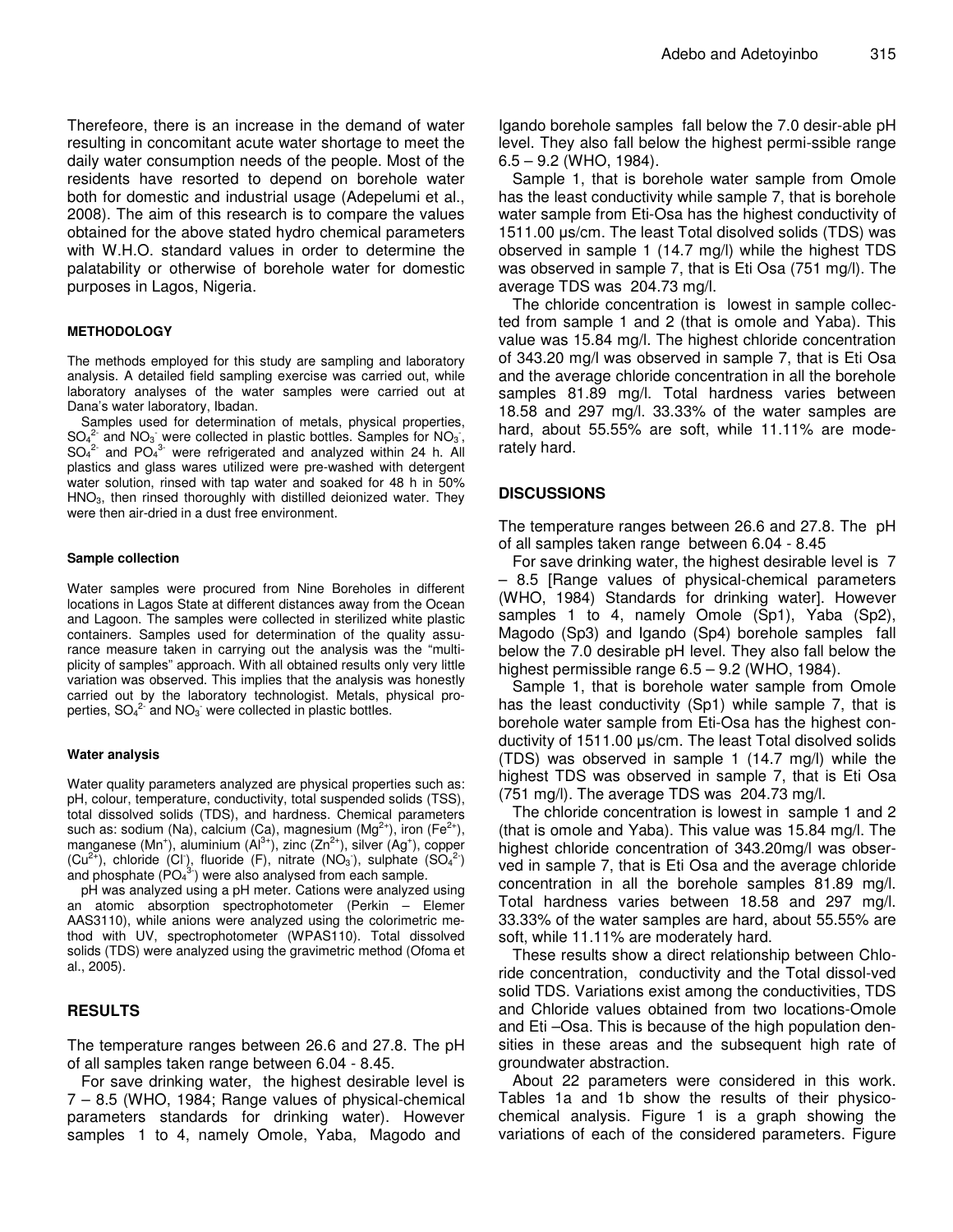| SP/No | Temp | pH   | Odour               | Color                | $Ca2+$ | $Mg_2$ <sup>+</sup> | Fe     | <b>Conductivity</b> | <b>TDS</b> | <b>TSS</b> |
|-------|------|------|---------------------|----------------------|--------|---------------------|--------|---------------------|------------|------------|
|       | (°C) |      |                     |                      | (mg/l) | (mg/l)              | (mg/l) | $\mu$ s/cm          | (mg/l)     | (mg/l))    |
| SP/01 | 26.7 | 6.27 | Unobject<br>ionable | <b>Colourless</b>    | 32.6   | 17.90               | 0.01   | 31.90               | 14.70      | 11.0       |
| SP/2  | 26.6 | 6.43 | Unobject<br>ionable | <b>Colourless</b>    | 46.1   | 15.27               | 0.09   | 63.20               | 29.70      | Nil        |
| SP/3  | 29.5 | 6.46 | Unobject<br>ionable | <b>Colourless</b>    | 8.8    | 9.68                | 0.00   | 198.80              | 95.10      | 12.0       |
| SP/4  | 26.8 | 6.04 | Unobject<br>ionable | <b>Colourless</b>    | 32.1   | 19.00               | 0.18   | 437.00              | 211.00     | 22.0       |
| SP/05 | 26.9 | 7.07 | Unobjecti<br>onable | <b>Colourless</b>    | 45.9   | 37.60               | 0.16   | 410.00              | 197.80     | 16.0       |
| SP/06 | 27.8 | 7.04 | Unobje<br>ctionable | <b>Colourless</b>    | 109.0  | 97.00               | 0.28   | 617.00              | 300.00     | 12.0       |
| SP/07 | 27.5 | 7.45 | Unobjec<br>tionable | Slightly<br>coloured | 189.0  | 108.00              | 0.29   | 1511.00             | 751.00     | 14.0       |
| SP/O8 | 28.2 | 8.01 | Unobject<br>ionable | Slightly<br>coloured | 117.0  | 104.00              | 0.31   | 779.00              | 380.00     | 11.0       |
| SP/09 | 27.0 | 7.68 | Unobjec<br>tionable | <b>Colourless</b>    | 10.3   | 12.10               | 0.01   | 112.10              | 53.30      | 18.0       |

**Table 1a.** Hydrochemical parameters of borehole water samples from lagos aquifers.

**Table 1b.** Hydrochemical parameters of borehole water samples from Lagos aquifers.

| SP/No        | $^{2+}$<br>Zn | $2+$<br>Cu | $2+$<br>Mn | Al $3+$ | $Na+$  | Ag <sup>+</sup> | F.     | CI.    | NO <sub>3</sub> | PSO <sub>4</sub> | T.H    | Sum of        | Sum of         | <b>Sulphate</b> |
|--------------|---------------|------------|------------|---------|--------|-----------------|--------|--------|-----------------|------------------|--------|---------------|----------------|-----------------|
|              | (mg/l))       | (mg/l)     | (mg/l)     | (mg/l)  | (mg/l) | (mg/l)          | (mg/l) | (mg/l) | (mg/l)          | (mg/l)           | (mg/l) | <b>Anions</b> | Cations (mg/l) | (mg/l)          |
|              |               |            |            |         |        |                 |        |        |                 |                  |        | (mg/l)        |                |                 |
| SP/01        | Nil           | 0.01       | 17.9       | 0.001   | 0.0    | 0.000           | 0.05   | 15.84  | 1.0             | 0.01             | 50.5   | 16.9          | 50.72          | 0.0             |
| SP/2         | 0.02          | 0.03       | 15.27      | 0.001   | 0.0    | 0.001           | 0.01   | 15.84  | 1.2             | 0.00             | 61.66  | 19.05         | 61.71          | 2.0             |
| SP/3         | 0.01          | 0.03       | 9.68       | 0.000   | 0.1    | 0.001           | 0.08   | 30.80  | 10.4            | 0.00             | 18.58  | 42.28         | 18.72          | 1.0             |
| SP/4         | 0.05          | 0.09       | 19.0       | 0.001   | 0.2    | 0.002           | 0.17   | 53.68  | 1.5             | 0.40             | 51.58  | 68.75         | 51.92          | 13.0            |
| SP/05        | 0.04          | 0.06       | 37.6       | 0.001   | 0.2    | 0.002           | 0.19   | 58.08  | 1.3             | 0.42             | 83.86  | 68.00         | 84.16          | 8.0             |
| SP/06        | 0.07          | 0.21       | 97.0       | 0.002   | 0.3    | 0.002           | 0.12   | 75.68  | 1.4             | 0.48             | 206.28 | 121.68        | 206.86         | 44.0            |
| <b>SP/07</b> | 0.08          | 0.25       | 108.0      | 0.003   | 0.8    | 0.005           | 0.18   | 343.20 | 1.1             | 0.67             | 297.70 | 417.15        | 298.83         | 72.0            |
| SP/O8        | 0.06          | 0.10       | 104.0      | 0.002   | 0.4    | 0.002           | 0.13   | 121.00 | 1.9             | 0.50             | 221.51 | 183.97        | 222.07         | 60.0            |
| SP/09        | 0.02          | 0.05       | 12.1       | 0.000   | 0.0    | 0.000           | 0.05   | 22.88  | 1.2             | 0.01             | 22.51  | 35.14         | 22.58          | 11.0            |

TDS –Total dissolved solid; T.H – Total Hardness; TSS- Total suspended solid.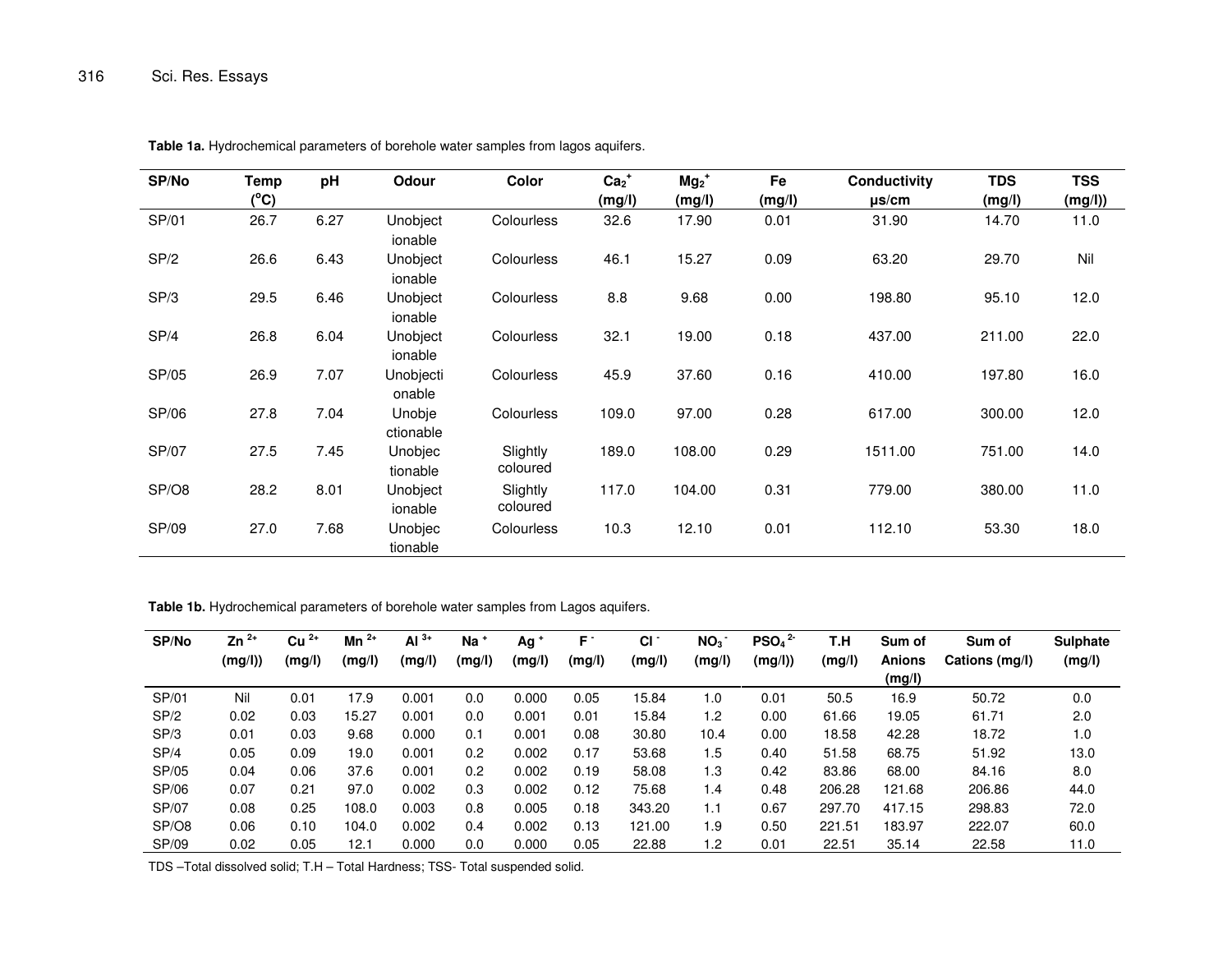

**Figure 1.** Diagram showing the variation of nineteen physico-chemical parameters of borehole samples collected from different locations in Lagos.



**Figure 2.** Chart showing the Conductivities of the Borehole samples from selected locations in Lagos.

2, shows the variation of conductivities in samples, Figure 3, shows the variation of chloride concentration in the samples. Tables 2a and 2b show the conductivities and the chloride concentrations in all the water sample respectively. Table 3 shows general hardness classification as well as the percentage hardness of water samples (Freeze and Cherry, 1979). The third column of Table 3 is the percentage hardness of the water classification of this

work. Table 4 shows the WHO Range values of physicalchemical parameters standards for drinking water. Figure 4 shows the percentage hardness of the water samples.

## **Conclusion**

Results show that some of the water samples considered in this work compares favourably with WHO (1984) water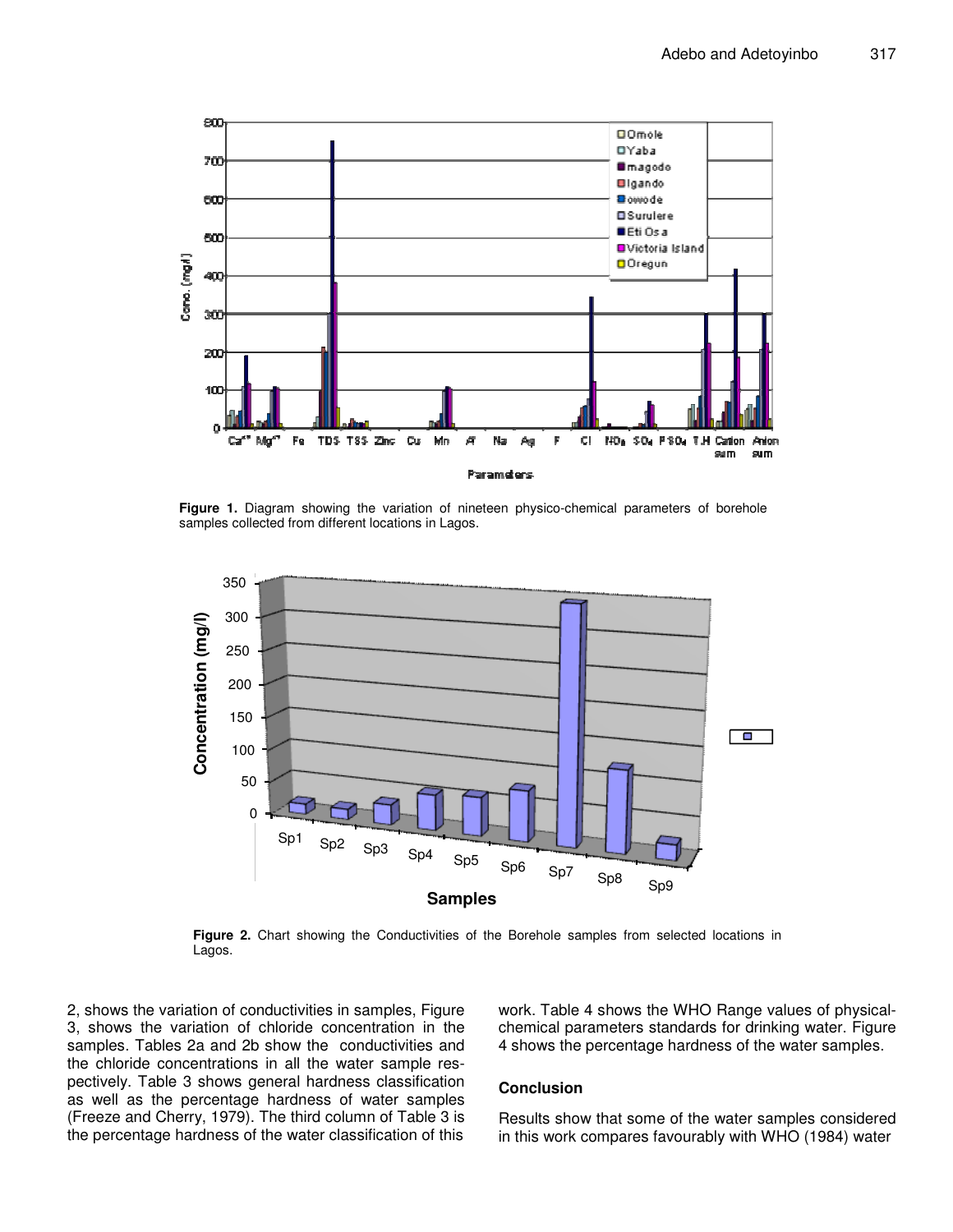

**Figure 3.** Chart showing the chloride concentration of the Borehole samples from selected locations in Lagos.

Note: Sp1-Omole; sp2- Yaba; sp3-Magodo; sp4- Igando; sp5- Owode; sp6- Surulere; sp7- Eti-Osa; sp8- Victoria Island; sp9- Oregun

**Table 2a.** Conductivities of borehole water samples from selected location in Lagos.

| Samples                |       |      | Sp3   | Sp4   | Sp5   | Sp6   | Sp7    | Sp8  | Sp9 |
|------------------------|-------|------|-------|-------|-------|-------|--------|------|-----|
| Conductivities (µs/cm) | 31.90 | 63.2 | 198.8 | 437.0 | 410.0 | 617.0 | 1511.0 | 779. |     |

**Table 2b.** Chloride concentration of borehole water samples from selected location in Lagos.

| <b>Samples</b>       |  | Sn3 | Sp <sub>4</sub> | Sp <sub>5</sub> | Sp <sub>6</sub> | Sp7                                                            | Sp8 | Sp9 |
|----------------------|--|-----|-----------------|-----------------|-----------------|----------------------------------------------------------------|-----|-----|
| Concentration (mg/l) |  |     |                 |                 |                 | 15.84  15.84  30.80  53.68  58.08  75.68  343.20  121.0  22.88 |     |     |

**Table 3.** Percentage hardness of the water samples (Freeze and Cherry, 1979).

| <b>Hardness</b><br>$(Ca^+Mg CO32)$ mg/l | Water<br><b>Classification</b> | % Result of this<br>Study |
|-----------------------------------------|--------------------------------|---------------------------|
| $0 - 75$                                | Soft                           | 55.55                     |
| $75 - 150$                              | Moderately hard                | 11.11                     |
| $150 - 300$                             | Hard                           | 33.33                     |
| >300                                    | Very hard                      | -                         |

standard for drinking and domestic usages while some other samples of boreholes water fall short of this standard. We can therefore conclude that the borehole water in the selected locations is not totally portable.

Eti – Osa for example has the highest value of chloride

concentration which is above the standard safety regulation for drinking. This may be due to high number of people living in this area which will translate to high abstracttion of groundwater and the subsequent intrusion from the sea.